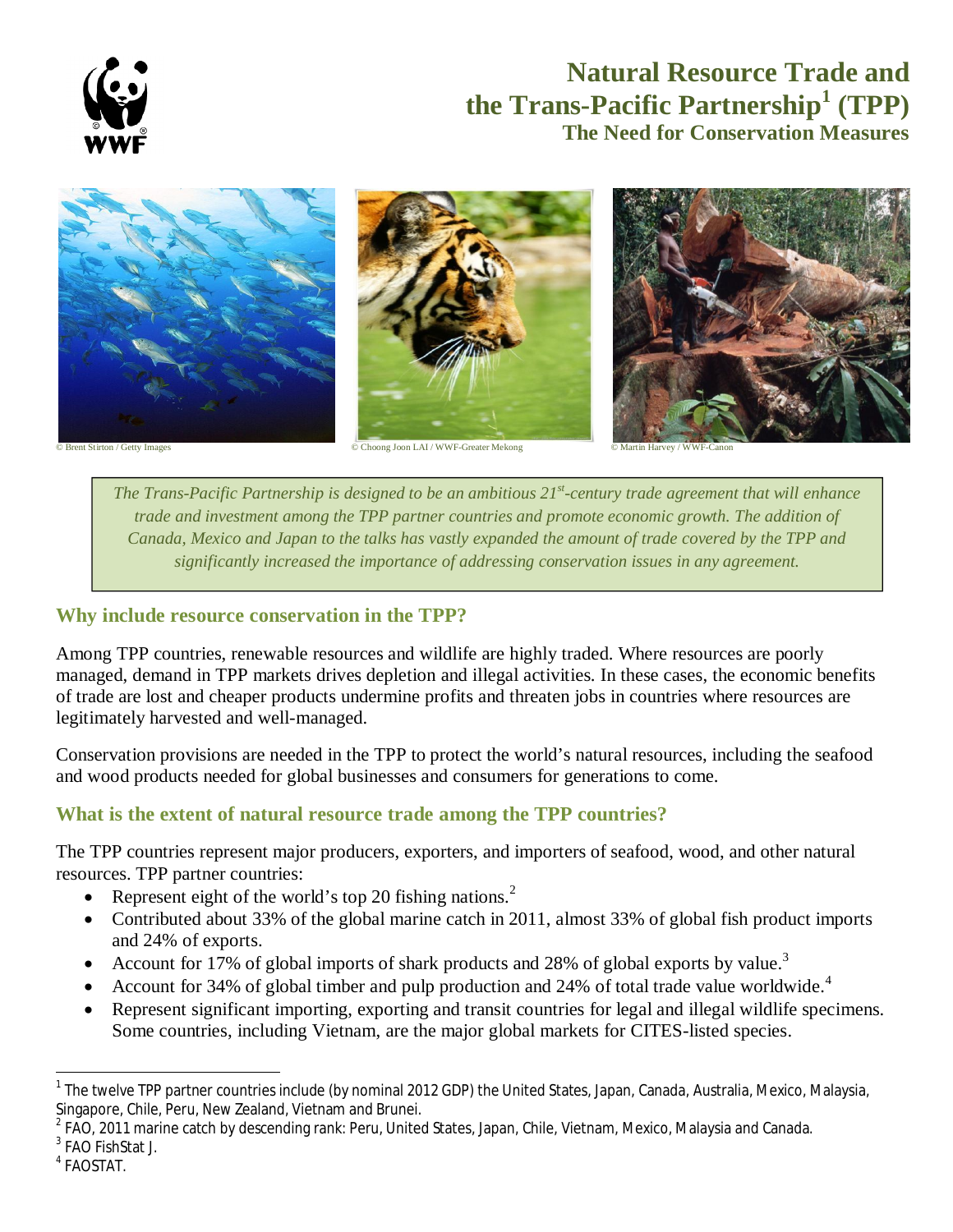## **What is the impact of unsustainable resource trade?**

Illegal activity and unsustainable resource trade weakens the ability of law-abiding businesses to compete in the global marketplace, threatening jobs in those industries. These activities generate revenues that drive corruption and instability in strategically important regions of the globe and threaten development by devastating wildlife resources and biodiversity in developing countries.

*Timber* 

#### *Seafood*

| Fish are the most highly trade food commodity in                                                                                                                                                                                                                | TPP countries represent 34% of global timber                                                                                                                                         |
|-----------------------------------------------------------------------------------------------------------------------------------------------------------------------------------------------------------------------------------------------------------------|--------------------------------------------------------------------------------------------------------------------------------------------------------------------------------------|
| the world <sup>3</sup> and the United States and Japan are the                                                                                                                                                                                                  | and pulp production. It is estimated 15%-30%                                                                                                                                         |
| largest importers of fish products. <sup>6</sup> Imports dominate                                                                                                                                                                                               | of the volume of timber traded globally has                                                                                                                                          |
| the U.S. market, accounting for nearly 90% of                                                                                                                                                                                                                   | been illegally obtained. <sup>9</sup> Illegal wood imports                                                                                                                           |
| seafood consumed. Canada, Vietnam, Chile and                                                                                                                                                                                                                    | could represent up to 4% of all U.S. wood and                                                                                                                                        |
| Mexico are among the top 10 exporters of fisheries                                                                                                                                                                                                              | wood product imports, valued at \$4 billion a                                                                                                                                        |
| products to the United States. <sup>7</sup>                                                                                                                                                                                                                     | year. $10$                                                                                                                                                                           |
| Fishermen in countries with good fisheries<br>management are at a disadvantage when competing<br>with those TPP countries that have not taken the<br>difficult - yet critical - steps required to stop<br>overfishing. Countries that subsidize their fleets or | The availability of cheap illegal timber<br>depresses global timber prices by as much as<br>16%, costing the U.S. wood products industry<br>up to \$1 billion annually. <sup>1</sup> |
| fail to prevent illegal, unregulated and unreported                                                                                                                                                                                                             | In addition, international illegal logging activity                                                                                                                                  |
| (IUU) fishing (estimated at \$10 billion-\$23.5 billion                                                                                                                                                                                                         | is worth an estimated \$30 billion-\$100 billion                                                                                                                                     |
| a year or about $13\% - 31\%$ of the global catch <sup>8</sup> ) will                                                                                                                                                                                           | annually and is becoming increasingly                                                                                                                                                |
| not only distort trade patterns and capture market                                                                                                                                                                                                              | sophisticated; funding nefarious activities that                                                                                                                                     |
| share but also drive overfishing.                                                                                                                                                                                                                               | often undermine global national security. <sup>12</sup>                                                                                                                              |

### *Wildlife*

The illegal wildlife trade is now one of the largest criminal enterprises in the world, with an annual value estimated at \$8 billion-\$10 billion, more than twice that of the illegal commerce in small arms, diamonds, gemstones, and gold combined.<sup>13</sup> Wildlife crime comes with high social and economic costs in the form of soaring costs for park protection, lost opportunities for legitimate livelihood opportunities in rural communities through activities such as eco-tourism, and increased armed conflict and corruption driven by soaring black market prices for high-value wildlife products, such as ivory and rhino horn. Surging demand for rhino horns in Vietnam has led to an alarming 3000% increase in poaching in South Africa in the last four years.

<sup>&</sup>lt;u>5</u><br>FAO. SOFIA 2012.

<sup>6</sup> FAO. SOFIA 2012. p. 71.

<sup>&</sup>lt;sup>7</sup> NOAA, Fisheries of the United States, 2011.

 $^8$  David Agnew et al, Estimating the Extent of Illegal Fishing. PLoS ONE, February 2009. Percentages of 2004 global marine catch. <sup>9</sup> Green Carbon, Black Trade: Illegal Logging, Tax Fraud and Laundering in the World's Tropical Forests. UNEP and Interpol, A Rapid Response Assessment, 2012.

<sup>&</sup>lt;sup>10</sup> Chatham House. 2010. Illegal Logging and Related Trade: Indicators of Global Response. Prepared by S. Lawson and L. MacFaul. <sup>11</sup> Ibid. Seneca Creek Associates, LLC, and Wood Resources International, LLC. 2004. "Illegal" Logging and Global Wood Markets: The Competitive Impacts on the U.S. Wood Products Industry. Prepared for the American Forest & Paper Association.

<sup>&</sup>lt;sup>12</sup>Green Carbon, Black Trade: Illegal Logging, Tax Fraud and Laundering in the World's Tropical Forests. UNEP and Interpol, A Rapid Response Assessment, 2012.

<sup>&</sup>lt;sup>13</sup> Haken, J., "Transnational Crime in the Developing World," Global Financial Integrity, Washington, DC, February, 2011.